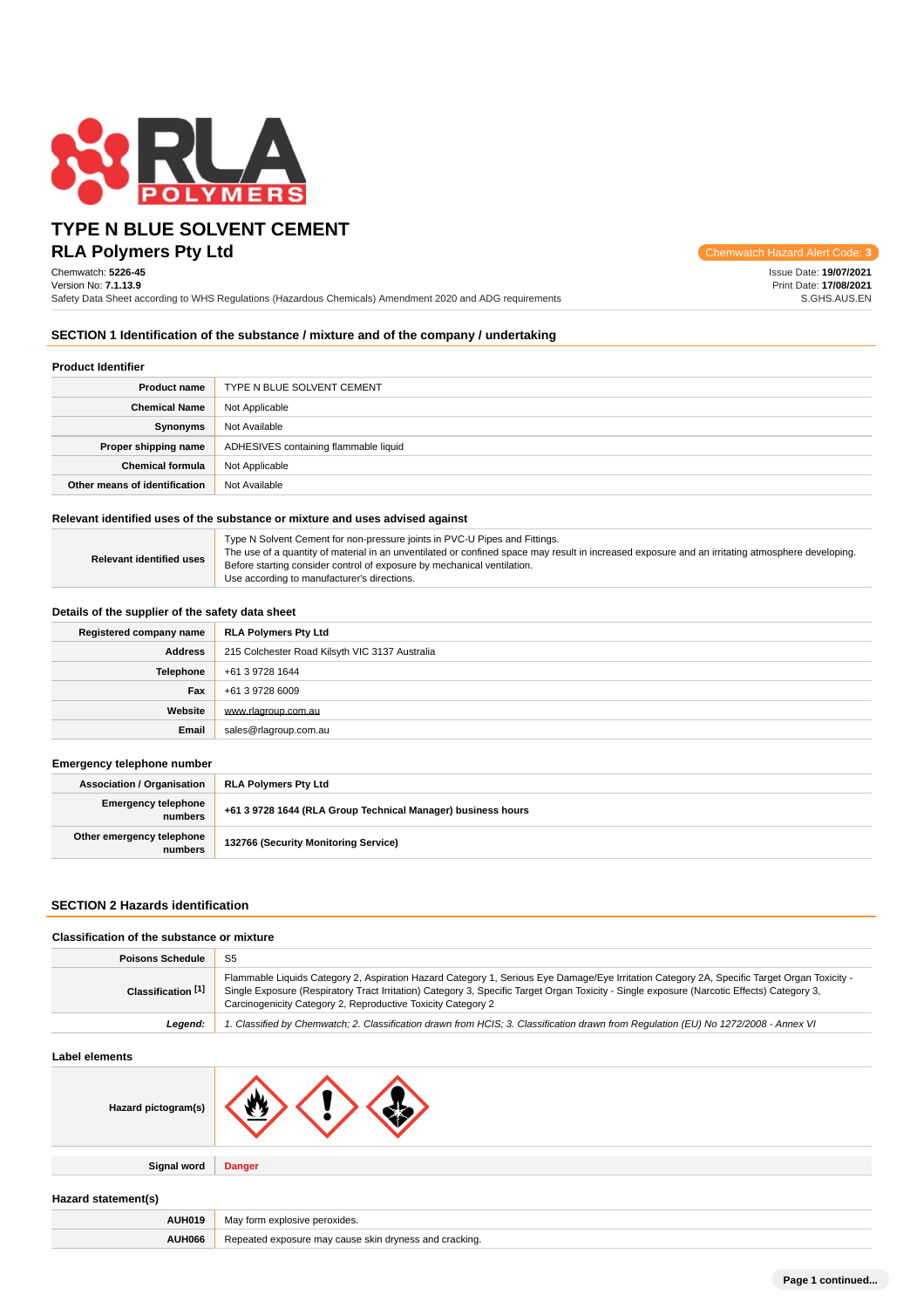| H <sub>225</sub> | Highly flammable liquid and vapour.           |  |  |
|------------------|-----------------------------------------------|--|--|
| H304             | May be fatal if swallowed and enters airways. |  |  |
| H319             | Causes serious eye irritation.                |  |  |
| H335             | May cause respiratory irritation.             |  |  |
| H336             | May cause drowsiness or dizziness.            |  |  |
| H351             | Suspected of causing cancer.                  |  |  |
| H361d            | Suspected of damaging the unborn child.       |  |  |

### **Precautionary statement(s) Prevention**

| P <sub>201</sub> | Obtain special instructions before use.                                                        |  |
|------------------|------------------------------------------------------------------------------------------------|--|
| <b>P210</b>      | Keep away from heat, hot surfaces, sparks, open flames and other ignition sources. No smoking. |  |
| P <sub>271</sub> | Use only outdoors or in a well-ventilated area.                                                |  |
| <b>P280</b>      | Wear protective gloves, protective clothing, eye protection and face protection.               |  |

# **Precautionary statement(s) Response**

| P301+P310 | IF SWALLOWED: Immediately call a POISON CENTER/doctor/physician/first aider.      |  |
|-----------|-----------------------------------------------------------------------------------|--|
| P308+P313 | IF exposed or concerned: Get medical advice/attention.                            |  |
| P331      | Do NOT induce vomiting.                                                           |  |
| P370+P378 | In case of fire: Use alcohol resistant foam or normal protein foam to extinguish. |  |

# **Precautionary statement(s) Storage**

| P403+P235 | Store in a well-ventilated place. Keep cool. |  |
|-----------|----------------------------------------------|--|
| P405      | Store locked up.                             |  |

### **Precautionary statement(s) Disposal**

**P501** Dispose of contents/container to authorised hazardous or special waste collection point in accordance with any local regulation.

### **SECTION 3 Composition / information on ingredients**

#### **Substances**

See section below for composition of Mixtures

### **Mixtures**

| <b>CAS No</b> | %[weight]                                                                                                                                                                                      | Name                                       |
|---------------|------------------------------------------------------------------------------------------------------------------------------------------------------------------------------------------------|--------------------------------------------|
| 78-93-3       | >60                                                                                                                                                                                            | methyl ethyl ketone                        |
| 108-94-1      | 10-30                                                                                                                                                                                          | cyclohexanone                              |
| 109-99-9      | $5$                                                                                                                                                                                            | tetrahydrofuran                            |
| Not Available | balance                                                                                                                                                                                        | Ingredients determined not to be hazardous |
| Legend:       | 1. Classified by Chemwatch; 2. Classification drawn from HCIS; 3. Classification drawn from Regulation (EU) No 1272/2008 - Annex VI; 4.<br>Classification drawn from C&L * EU IOELVs available |                                            |

#### **SECTION 4 First aid measures**

| Description of first aid measures |                                                                                                                                                                                                                                                                                                                                                                                                                                                                                                                                                                                                                                                        |
|-----------------------------------|--------------------------------------------------------------------------------------------------------------------------------------------------------------------------------------------------------------------------------------------------------------------------------------------------------------------------------------------------------------------------------------------------------------------------------------------------------------------------------------------------------------------------------------------------------------------------------------------------------------------------------------------------------|
| <b>Eye Contact</b>                | If this product comes in contact with the eyes:<br>▶ Wash out immediately with fresh running water.<br>Ensure complete irrigation of the eye by keeping eyelids apart and away from eye and moving the eyelids by occasionally lifting the upper<br>and lower lids.<br>Seek medical attention without delay; if pain persists or recurs seek medical attention.<br>Removal of contact lenses after an eye injury should only be undertaken by skilled personnel.                                                                                                                                                                                       |
| <b>Skin Contact</b>               | If skin contact occurs:<br>Immediately remove all contaminated clothing, including footwear.<br>Flush skin and hair with running water (and soap if available).<br>Seek medical attention in event of irritation.                                                                                                                                                                                                                                                                                                                                                                                                                                      |
| Inhalation                        | If fumes or combustion products are inhaled remove from contaminated area.<br>Lay patient down. Keep warm and rested.<br>▶ Prostheses such as false teeth, which may block airway, should be removed, where possible, prior to initiating first aid procedures.<br>Apply artificial respiration if not breathing, preferably with a demand valve resuscitator, bag-valve mask device, or pocket mask as trained.<br>Perform CPR if necessary.<br>Transport to hospital, or doctor, without delay.                                                                                                                                                      |
| Ingestion                         | If swallowed do <b>NOT</b> induce vomiting.<br>If vomiting occurs, lean patient forward or place on left side (head-down position, if possible) to maintain open airway and prevent aspiration.<br>• Observe the patient carefully.<br>▶ Never give liquid to a person showing signs of being sleepy or with reduced awareness; i.e. becoming unconscious.<br>Give water to rinse out mouth, then provide liquid slowly and as much as casualty can comfortably drink.<br>Seek medical advice.<br>If spontaneous vomiting appears imminent or occurs, hold patient's head down, lower than their hips to help avoid possible aspiration of<br>vomitus. |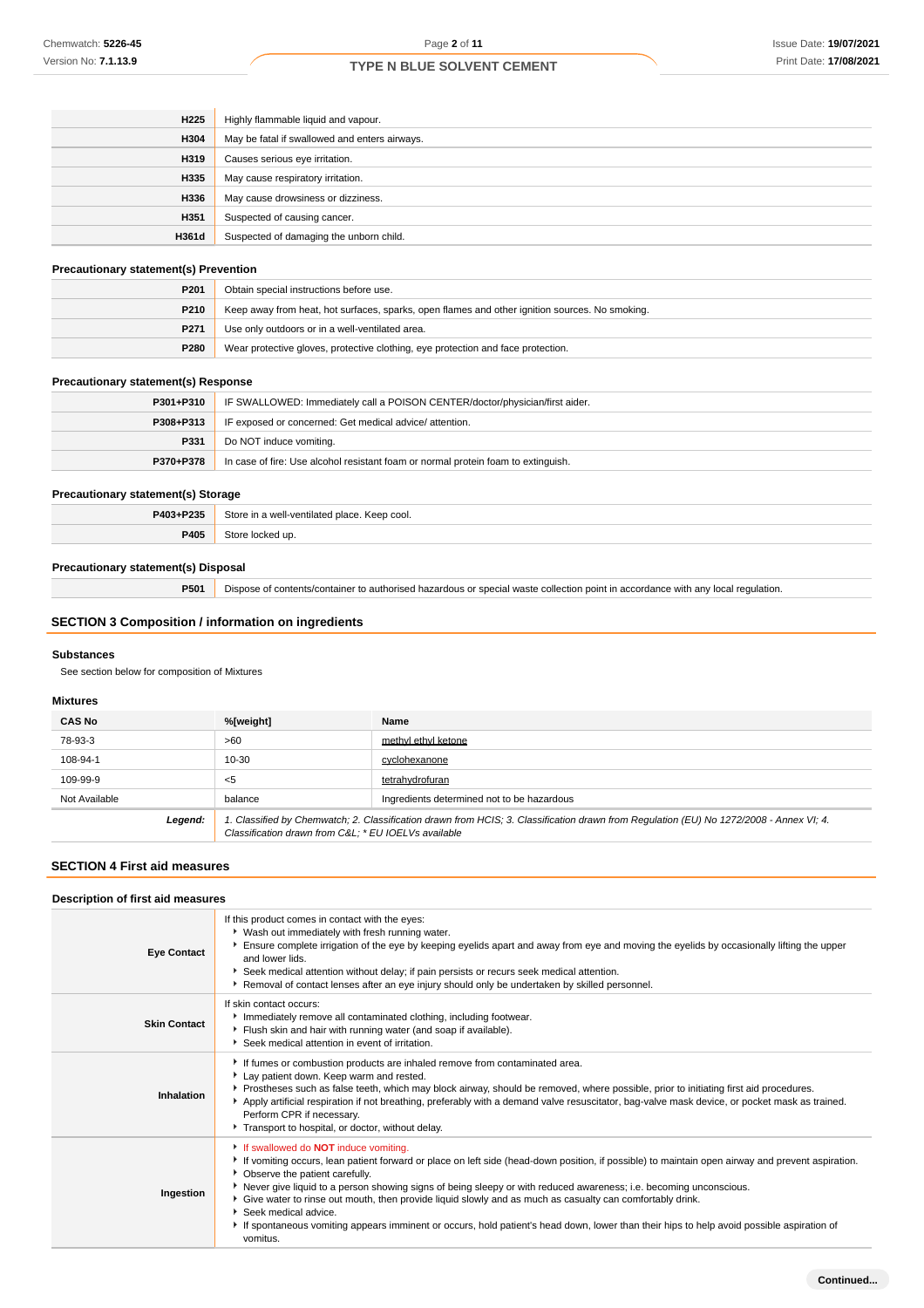#### **Indication of any immediate medical attention and special treatment needed**

Any material aspirated during vomiting may produce lung injury. Therefore emesis should not be induced mechanically or pharmacologically. Mechanical means should be used if it is considered necessary to evacuate the stomach contents; these include gastric lavage after endotracheal intubation. If spontaneous vomiting has occurred after ingestion, the patient should be monitored for difficult breathing, as adverse effects of aspiration into the lungs may be delayed up to 48 hours. Treat symptomatically.

for simple ketones:

--------------------------------------------------------------

# BASIC TREATMENT

- -------------------------------------------------------------- Establish a patent airway with suction where necessary.
- Watch for signs of respiratory insufficiency and assist ventilation as necessary.
- Administer oxygen by non-rebreather mask at 10 to 15 l/min.
- Monitor and treat, where necessary, for pulmonary oedema .
- **Monitor and treat, where necessary, for shock.**
- **DO NOT** use emetics. Where ingestion is suspected rinse mouth and give up to 200 ml water (5mL/kg recommended) for dilution where patient is able to swallow, has a strong gag reflex and does not drool.
- ▶ Give activated charcoal.
- --------------------------------------------------------------

#### ADVANCED TREATMENT --------------------------------------------------------------

- Consider orotracheal or nasotracheal intubation for airway control in unconscious patient or where respiratory arrest has occurred.
- Consider intubation at first sign of upper airway obstruction resulting from oedema.  $\blacktriangleright$
- **Positive-pressure ventilation using a bag-valve mask might be of use.**
- Monitor and treat, where necessary, for arrhythmias.
- Start an IV D5W TKO. If signs of hypovolaemia are present use lactated Ringers solution. Fluid overload might create complications.
- Drug therapy should be considered for pulmonary oedema.
- Hypotension with signs of hypovolaemia requires the cautious administration of fluids. Fluid overload might create complications
- Treat seizures with diazepam

--------------------------------------------------------------

Proparacaine hydrochloride should be used to assist eye irrigation.

EMERGENCY DEPARTMENT

- -------------------------------------------------------------- Laboratory analysis of complete blood count, serum electrolytes, BUN, creatinine, glucose, urinalysis, baseline for serum aminotransferases (ALT and AST), calcium, phosphorus and magnesium, may assist in establishing a treatment regime. Other useful analyses include anion and osmolar gaps, arterial blood gases (ABGs), chest radiographs and electrocardiograph.
- Positive end-expiratory pressure (PEEP)-assisted ventilation may be required for acute parenchymal injury or adult respiratory distress syndrome.

Consult a toxicologist as necessary.

BRONSTEIN, A.C. and CURRANCE, P.L. EMERGENCY CARE FOR HAZARDOUS MATERIALS EXPOSURE: 2nd Ed. 1994

#### **SECTION 5 Firefighting measures**

#### **Extinguishing media**

- Alcohol stable foam.
- Dry chemical powder.
- BCF (where regulations permit).
- Carbon dioxide.

#### **Special hazards arising from the substrate or mixture**

| <b>Fire Incompatibility</b>  | Avoid contamination with oxidising agents i.e. nitrates, oxidising acids, chlorine bleaches, pool chlorine etc. as ignition may result                                                                                                                                                                                                                                                                                                                                                                                                                                                                                                                 |  |  |  |  |
|------------------------------|--------------------------------------------------------------------------------------------------------------------------------------------------------------------------------------------------------------------------------------------------------------------------------------------------------------------------------------------------------------------------------------------------------------------------------------------------------------------------------------------------------------------------------------------------------------------------------------------------------------------------------------------------------|--|--|--|--|
| Advice for firefighters      |                                                                                                                                                                                                                                                                                                                                                                                                                                                                                                                                                                                                                                                        |  |  |  |  |
| <b>Fire Fighting</b>         | Alert Fire Brigade and tell them location and nature of hazard.<br>• May be violently or explosively reactive.<br>• Wear breathing apparatus plus protective gloves in the event of a fire.<br>▶ Prevent, by any means available, spillage from entering drains or water course.                                                                                                                                                                                                                                                                                                                                                                       |  |  |  |  |
| <b>Fire/Explosion Hazard</b> | Liquid and vapour are highly flammable.<br>Severe fire hazard when exposed to heat, flame and/or oxidisers.<br>▶ Vapour may travel a considerable distance to source of ignition.<br>Heating may cause expansion or decomposition leading to violent rupture of containers.<br>Combustion products include:<br>carbon dioxide (CO2)<br>other pyrolysis products typical of burning organic material.<br>Contains low boiling substance: Closed containers may rupture due to pressure buildup under fire conditions.<br><b>WARNING:</b> Long standing in contact with air and light may result in the formation<br>of potentially explosive peroxides. |  |  |  |  |
| <b>HAZCHEM</b>               | $-3YE$                                                                                                                                                                                                                                                                                                                                                                                                                                                                                                                                                                                                                                                 |  |  |  |  |

#### **SECTION 6 Accidental release measures**

#### **Personal precautions, protective equipment and emergency procedures**

See section 8

#### **Environmental precautions**

See section 12

#### **Methods and material for containment and cleaning up**

| <b>Minor Spills</b> |
|---------------------|
|---------------------|

- Remove all ignition sources. Clean up all spills immediately.
- Avoid breathing vapours and contact with skin and eyes.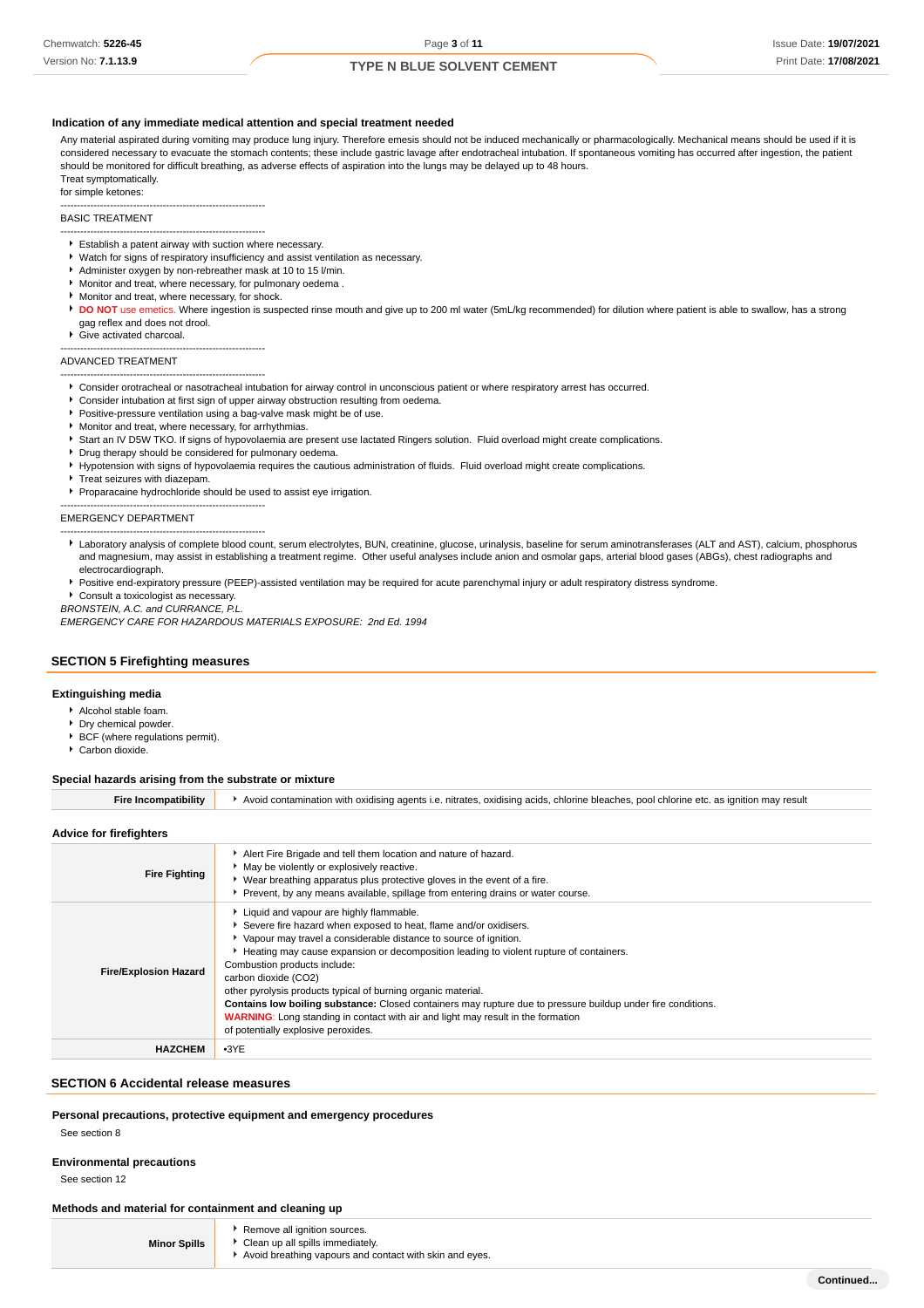|                     | Control personal contact with the substance, by using protective equipment.                                                                                                                                  |
|---------------------|--------------------------------------------------------------------------------------------------------------------------------------------------------------------------------------------------------------|
| <b>Major Spills</b> | Clear area of personnel and move upwind.<br>Alert Fire Brigade and tell them location and nature of hazard.<br>May be violently or explosively reactive.<br>Wear breathing apparatus plus protective gloves. |

Personal Protective Equipment advice is contained in Section 8 of the SDS.

# **SECTION 7 Handling and storage**

| Precautions for safe handling |                                                                                                                                                                                                                                                                                                                                                                                                                                                                                                                                                                                                                                                                                                                                                                                                                                                                                                                                                                                                                                                                                                                                                       |
|-------------------------------|-------------------------------------------------------------------------------------------------------------------------------------------------------------------------------------------------------------------------------------------------------------------------------------------------------------------------------------------------------------------------------------------------------------------------------------------------------------------------------------------------------------------------------------------------------------------------------------------------------------------------------------------------------------------------------------------------------------------------------------------------------------------------------------------------------------------------------------------------------------------------------------------------------------------------------------------------------------------------------------------------------------------------------------------------------------------------------------------------------------------------------------------------------|
| Safe handling                 | Containers, even those that have been emptied, may contain explosive vapours.<br>Do NOT cut, drill, grind, weld or perform similar operations on or near containers.<br>► May form explosive peroxides on standing or following concentration by distillation.<br>▶ Review of stocks and testing for peroxide content by given tested procedures at 3-monthly intervals is recommended, together with safe<br>disposal of peroxidic samples.<br>[Peroxide-containing residues can often be rendered innocuous by pouring into an excess of sodium carbonate solution]<br>Contains low boiling substance:<br>Storage in sealed containers may result in pressure buildup causing violent rupture of containers not rated appropriately.<br>* Check for bulging containers.<br>Vent periodically<br>Always release caps or seals slowly to ensure slow dissipation of vapours<br>DO NOT allow clothing wet with material to stay in contact with skin<br>Avoid all personal contact, including inhalation.<br>▶ Wear protective clothing when risk of exposure occurs.<br>Use in a well-ventilated area.<br>Prevent concentration in hollows and sumps. |
| <b>Other information</b>      | Store in original containers in approved flame-proof area.<br>No smoking, naked lights, heat or ignition sources.<br>DO NOT store in pits, depressions, basements or areas where vapours may be trapped.<br>Keep containers securely sealed.                                                                                                                                                                                                                                                                                                                                                                                                                                                                                                                                                                                                                                                                                                                                                                                                                                                                                                          |

### **Conditions for safe storage, including any incompatibilities**

| Suitable container      | Glass container is suitable for laboratory quantities<br>Packing as supplied by manufacturer.<br>Plastic containers may only be used if approved for flammable liquid.                                                                                                                                                                                                                                                                                                                                                                                                                                                                                                                                                     |
|-------------------------|----------------------------------------------------------------------------------------------------------------------------------------------------------------------------------------------------------------------------------------------------------------------------------------------------------------------------------------------------------------------------------------------------------------------------------------------------------------------------------------------------------------------------------------------------------------------------------------------------------------------------------------------------------------------------------------------------------------------------|
|                         | Check that containers are clearly labelled and free from leaks.<br>For low viscosity materials (i): Drums and jerry cans must be of the non-removable head type. (ii): Where a can is to be used as an inner<br>package, the can must have a screwed enclosure.<br>For materials with a viscosity of at least 2680 cSt. (23 deg. C)<br>For manufactured product having a viscosity of at least 250 cSt.                                                                                                                                                                                                                                                                                                                    |
| Storage incompatibility | Avoid strong bases.<br>The unhindered oxygen atom found on cyclic ethers such as the epoxides, oxetanes, furans, dioxanes and pyrans, carries two unshared<br>pairs of electrons - a structure which favors the formation of coordination complexes and the solvation of cations.<br>▶ Cyclic ethers are used as important solvents, as chemical intermediate and as monomers for ring-opening polymerization.<br>They are unstable at room temperature due to possibility of peroxide formation; stabiliser is sometimes needed for storage and<br>transportation.<br>NOTE: Ethers lacking non-methyl hydrogen atoms adjacent to the ether link are thought to be relatively safe<br>Avoid reaction with oxidising agents |

### **SECTION 8 Exposure controls / personal protection**

#### **Control parameters**

#### **Occupational Exposure Limits (OEL)**

| <b>INGREDIENT DATA</b>       |                     |                           |                     |                     |               |               |
|------------------------------|---------------------|---------------------------|---------------------|---------------------|---------------|---------------|
| Source                       | Ingredient          | <b>Material name</b>      | <b>TWA</b>          | <b>STEL</b>         | Peak          | <b>Notes</b>  |
| Australia Exposure Standards | methyl ethyl ketone | Methyl ethyl ketone (MEK) | 150 ppm / 445 mg/m3 | 890 mg/m3 / 300 ppm | Not Available | Not Available |
| Australia Exposure Standards | cyclohexanone       | Cyclohexanone             | 25 ppm / 100 mg/m3  | Not Available       | Not Available | Not Available |
| Australia Exposure Standards | tetrahvdrofuran     | Tetrahydrofuran           | 100 ppm / 295 mg/m3 | Not Available       | Not Available | Not Available |

### **Emergency Limits**

| Ingredient          | TEEL-1               | TEEL-2        |                     | TEEL-3        |  |           |
|---------------------|----------------------|---------------|---------------------|---------------|--|-----------|
| methyl ethyl ketone | Not Available        | Not Available |                     | Not Available |  |           |
| cyclohexanone       | 60 ppm               | 830 ppm       |                     |               |  | 5000* ppm |
| tetrahydrofuran     | Not Available        | Not Available |                     | Not Available |  |           |
|                     |                      |               |                     |               |  |           |
| Ingredient          | <b>Original IDLH</b> |               | <b>Revised IDLH</b> |               |  |           |
| methyl ethyl ketone | 3,000 ppm            |               | Not Available       |               |  |           |
| cyclohexanone       | 700 ppm              |               | Not Available       |               |  |           |
| tetrahydrofuran     | 2,000 ppm            |               | Not Available       |               |  |           |

#### **Exposure controls**

**Appropriate engineering controls**

Engineering controls are used to remove a hazard or place a barrier between the worker and the hazard. Well-designed engineering controls can be highly effective in protecting workers and will typically be independent of worker interactions to provide this high level of protection.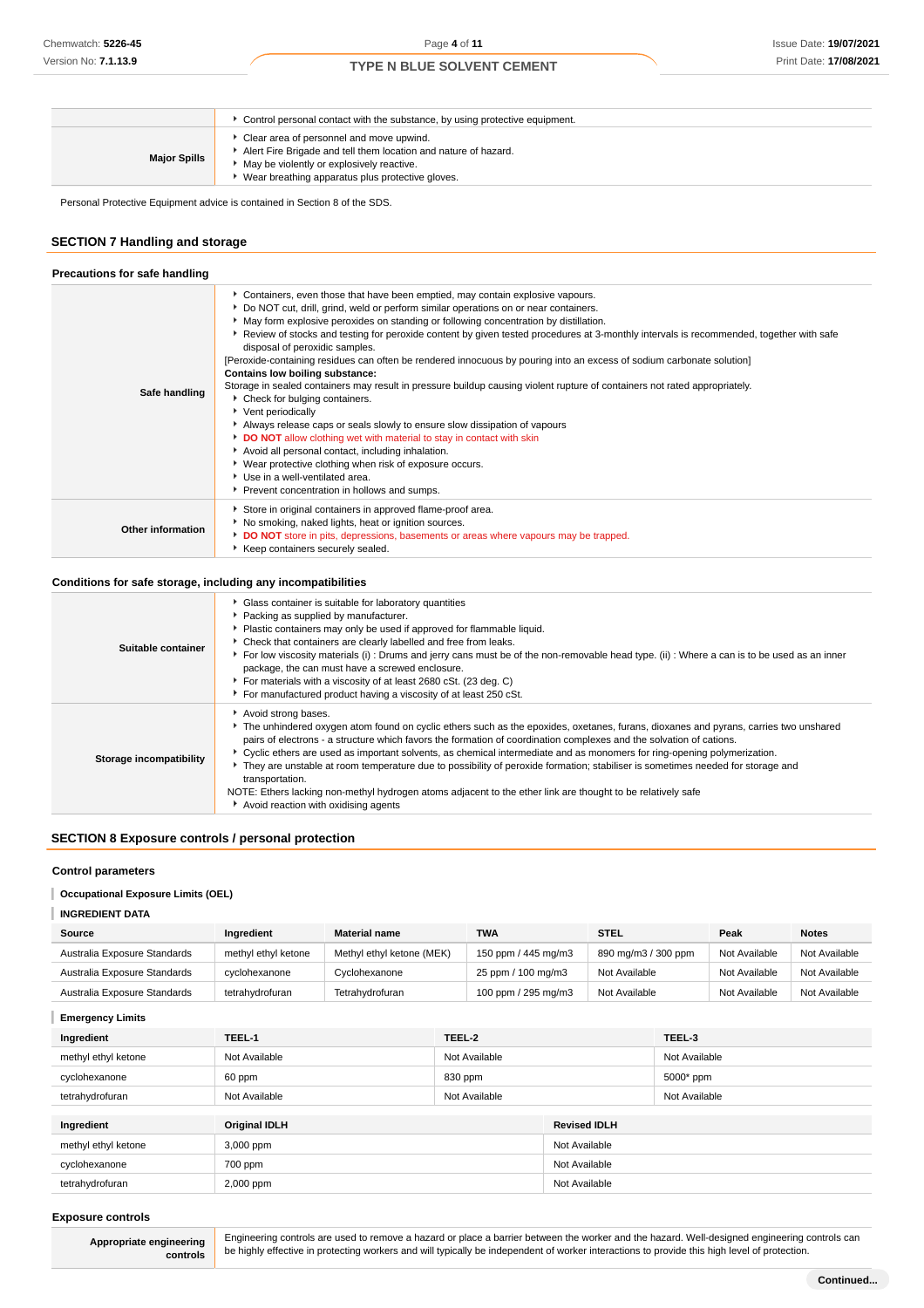|                            | The basic types of engineering controls are:<br>Process controls which involve changing the way a job activity or process is done to reduce the risk.<br>Enclosure and/or isolation of emission source which keeps a selected hazard "physically" away from the worker and ventilation that strategically<br>"adds" and "removes" air in the work environment.                                                                                                                                                                                                                                                                                                                                                                                                      |
|----------------------------|---------------------------------------------------------------------------------------------------------------------------------------------------------------------------------------------------------------------------------------------------------------------------------------------------------------------------------------------------------------------------------------------------------------------------------------------------------------------------------------------------------------------------------------------------------------------------------------------------------------------------------------------------------------------------------------------------------------------------------------------------------------------|
| <b>Personal protection</b> |                                                                                                                                                                                                                                                                                                                                                                                                                                                                                                                                                                                                                                                                                                                                                                     |
| Eye and face protection    | Safety glasses with side shields.<br>Chemical goggles.<br>▶ Contact lenses may pose a special hazard; soft contact lenses may absorb and concentrate irritants. A written policy document, describing<br>the wearing of lenses or restrictions on use, should be created for each workplace or task.                                                                                                                                                                                                                                                                                                                                                                                                                                                                |
| <b>Skin protection</b>     | See Hand protection below                                                                                                                                                                                                                                                                                                                                                                                                                                                                                                                                                                                                                                                                                                                                           |
| Hands/feet protection      | ▶ Wear chemical protective gloves, e.g. PVC.<br>* Wear safety footwear or safety gumboots, e.g. Rubber<br>The selection of suitable gloves does not only depend on the material, but also on further marks of quality which vary from manufacturer to<br>manufacturer. Where the chemical is a preparation of several substances, the resistance of the glove material can not be calculated in advance<br>and has therefore to be checked prior to the application.<br>The exact break through time for substances has to be obtained from the manufacturer of the protective gloves and has to be observed when<br>making a final choice.<br>Personal hygiene is a key element of effective hand care.                                                            |
| <b>Body protection</b>     | See Other protection below                                                                                                                                                                                                                                                                                                                                                                                                                                                                                                                                                                                                                                                                                                                                          |
| Other protection           | • Overalls.<br>PVC Apron.<br>PVC protective suit may be required if exposure severe.<br>Eyewash unit.<br>Some plastic personal protective equipment (PPE) (e.g. gloves, aprons, overshoes) are not recommended as they may produce static<br>electricity.<br>For large scale or continuous use wear tight-weave non-static clothing (no metallic fasteners, cuffs or pockets).<br>Non sparking safety or conductive footwear should be considered. Conductive footwear describes a boot or shoe with a sole made from a<br>conductive compound chemically bound to the bottom components, for permanent control to electrically ground the foot an shall dissipate<br>static electricity from the body to reduce the possibility of ignition of volatile compounds. |

### **Recommended material(s)**

#### **GLOVE SELECTION INDEX**

Glove selection is based on a modified presentation of the:

#### **"Forsberg Clothing Performance Index".**

 The effect(s) of the following substance(s) are taken into account in the **computergenerated** selection:

TYPE N BLUE SOLVENT CEMENT

| <b>Material</b>       | <b>CPI</b> |
|-----------------------|------------|
| PE/EVAL/PE            | A          |
| <b>BUTYL</b>          | C          |
| <b>BUTYL/NEOPRENE</b> | C          |
| CPE                   | C          |
| <b>HYPALON</b>        | C          |
| <b>NATURAL RUBBER</b> | C          |
| NATURAL+NEOPRENE      | C          |
| <b>NEOPRENE</b>       | C          |
| NEOPRENE/NATURAL      | C          |
| <b>NITRILE</b>        | C          |
| NITRILE+PVC           | C          |
| <b>PVA</b>            | C          |
| <b>PVC</b>            | C          |
| SARANEX-23            | C          |
| <b>TEFLON</b>         | C          |
| VITON/CHLOROBUTYL     | C          |
| VITON/NEOPRENE        | C          |

\* CPI - Chemwatch Performance Index

#### A: Best Selection

B: Satisfactory; may degrade after 4 hours continuous immersion

C: Poor to Dangerous Choice for other than short term immersion

**NOTE**: As a series of factors will influence the actual performance of the glove, a final selection must be based on detailed observation. -

\* Where the glove is to be used on a short term, casual or infrequent basis, factors such as "feel" or convenience (e.g. disposability), may dictate a choice of gloves which might otherwise be unsuitable following long-term or frequent use. A qualified practitioner should be consulted.

#### **Respiratory protection**

Type A Filter of sufficient capacity. (AS/NZS 1716 & 1715, EN 143:2000 & 149:2001, ANSI Z88 or national equivalent)

Where the concentration of gas/particulates in the breathing zone, approaches or exceeds the "Exposure Standard" (or ES), respiratory protection is required. Degree of protection varies with both face-piece and Class of filter; the nature of protection varies with Type of filter.

| <b>Required Minimum</b><br><b>Protection Factor</b> | Half-Face<br>Respirator | <b>Full-Face</b><br>Respirator | <b>Powered Air</b><br>Respirator |
|-----------------------------------------------------|-------------------------|--------------------------------|----------------------------------|
| up to $5 \times ES$                                 | A-AUS / Class 1         | ٠                              | A-PAPR-AUS /<br>Class 1          |
| up to $25 \times ES$                                | Air-line*               | $A-2$                          | A-PAPR-2                         |
| up to $50 \times ES$                                | ۰                       | $A-3$                          | ۰                                |
| $50+ x ES$                                          | ۰                       | Air-line**                     | ۰                                |

#### ^ - Full-face

A(All classes) = Organic vapours, B AUS or B1 = Acid gasses, B2 = Acid gas or hydrogen cyanide(HCN), B3 = Acid gas or hydrogen cyanide(HCN), E = Sulfur dioxide(SO2), G = Agricultural chemicals, K = Ammonia(NH3), Hg = Mercury, NO = Oxides of nitrogen,  $MB =$  Methyl bromide,  $AX =$  Low boiling point organic compounds(below 65 degC)

- Cartridge respirators should never be used for emergency ingress or in areas of unknown vapour concentrations or oxygen content.
- The wearer must be warned to leave the contaminated area immediately on detecting any odours through the respirator. The odour may indicate that the mask is not functioning properly, that the vapour concentration is too high, or that the mask is not properly fitted. Because of these limitations, only restricted use of cartridge respirators is considered appropriate.
- Cartridge performance is affected by humidity. Cartridges should be changed after 2 hr of continuous use unless it is determined that the humidity is less than 75%, in which case, cartridges can be used for 4 hr. Used cartridges should be discarded daily, regardless of the length of time used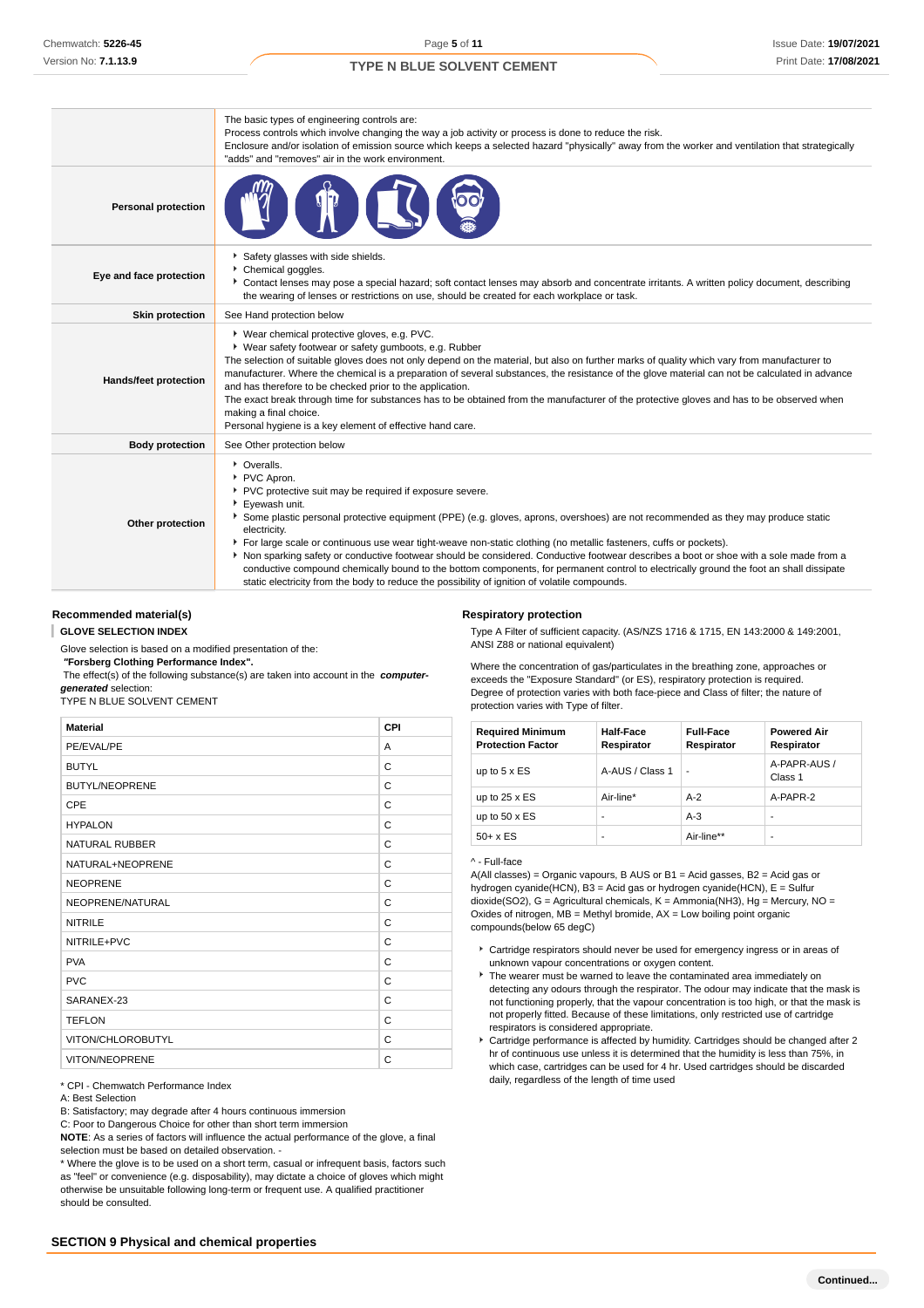# **Information on basic physical and chemical properties**

| Appearance                                      | Blue viscous highly flammable liquid with a characteristic odour of MEK; does not mix with water. |                                            |                |  |
|-------------------------------------------------|---------------------------------------------------------------------------------------------------|--------------------------------------------|----------------|--|
|                                                 |                                                                                                   |                                            |                |  |
| <b>Physical state</b>                           | Liquid                                                                                            | Relative density (Water = $1$ )            | Not Available  |  |
| Odour                                           | Not Available                                                                                     | Partition coefficient n-octanol<br>/ water | Not Available  |  |
| <b>Odour threshold</b>                          | Not Available                                                                                     | Auto-ignition temperature (°C)             | 515            |  |
| pH (as supplied)                                | Not Applicable                                                                                    | <b>Decomposition temperature</b>           | Not Available  |  |
| Melting point / freezing point<br>(°C)          | Not Available                                                                                     | Viscosity (cSt)                            | Not Available  |  |
| Initial boiling point and boiling<br>range (°C) | Not Available                                                                                     | Molecular weight (g/mol)                   | Not Applicable |  |
| Flash point (°C)                                | $-16$                                                                                             | <b>Taste</b>                               | Not Available  |  |
| <b>Evaporation rate</b>                         | Not Available                                                                                     | <b>Explosive properties</b>                | Not Available  |  |
| Flammability                                    | HIGHLY FLAMMABLE.                                                                                 | <b>Oxidising properties</b>                | Not Available  |  |
| Upper Explosive Limit (%)                       | 10                                                                                                | Surface Tension (dyn/cm or<br>$mN/m$ )     | Not Available  |  |
| Lower Explosive Limit (%)                       | 1.8                                                                                               | <b>Volatile Component (%vol)</b>           | Not Available  |  |
| Vapour pressure (kPa)                           | Not Available                                                                                     | Gas group                                  | Not Available  |  |
| Solubility in water                             | Immiscible                                                                                        | pH as a solution (%)                       | Not Applicable |  |
| Vapour density $(Air = 1)$                      | Not Available                                                                                     | VOC g/L                                    | Not Available  |  |

# **SECTION 10 Stability and reactivity**

| Reactivity                                 | See section 7                                                                                                                        |
|--------------------------------------------|--------------------------------------------------------------------------------------------------------------------------------------|
| <b>Chemical stability</b>                  | • Unstable in the presence of incompatible materials.<br>▶ Product is considered stable.<br>Hazardous polymerisation will not occur. |
| Possibility of hazardous<br>reactions      | See section 7                                                                                                                        |
| <b>Conditions to avoid</b>                 | See section 7                                                                                                                        |
| Incompatible materials                     | See section 7                                                                                                                        |
| <b>Hazardous decomposition</b><br>products | See section 5                                                                                                                        |

# **SECTION 11 Toxicological information**

#### **Information on toxicological effects**

| Inhaled             | The material can cause respiratory irritation in some persons. The body's response to such irritation can cause further lung damage.<br>Inhalation of vapours may cause drowsiness and dizziness. This may be accompanied by sleepiness, reduced alertness, loss of reflexes, lack of<br>co-ordination, and vertigo.<br>Inhalation hazard is increased at higher temperatures.<br>Inhalation of high concentrations of gas/vapour causes lung irritation with coughing and nausea, central nervous depression with headache and<br>dizziness, slowing of reflexes, fatigue and inco-ordination.<br>Inhalation of aerosols (mists, fumes), generated by the material during the course of normal handling, may be damaging to the health of the<br>individual.                                                                                                                                                                                                                                                                                                                                                                                                                                                                                                                                                                                         |
|---------------------|-------------------------------------------------------------------------------------------------------------------------------------------------------------------------------------------------------------------------------------------------------------------------------------------------------------------------------------------------------------------------------------------------------------------------------------------------------------------------------------------------------------------------------------------------------------------------------------------------------------------------------------------------------------------------------------------------------------------------------------------------------------------------------------------------------------------------------------------------------------------------------------------------------------------------------------------------------------------------------------------------------------------------------------------------------------------------------------------------------------------------------------------------------------------------------------------------------------------------------------------------------------------------------------------------------------------------------------------------------|
| Ingestion           | Swallowing of the liquid may cause aspiration into the lungs with the risk of chemical pneumonitis; serious consequences may result.<br>(ICSC13733)<br>Ingestion of tetrahydrofuran may not, in itself, produce internal injury, however, contaminating levels of furan, present in certain grades of<br>commercial product, may produce liver and kidney injury exacerbated by the intake of alcoholic beverages.<br>Accidental ingestion of the material may be harmful; animal experiments indicate that ingestion of less than 150 gram may be fatal or may<br>produce serious damage to the health of the individual.                                                                                                                                                                                                                                                                                                                                                                                                                                                                                                                                                                                                                                                                                                                            |
| <b>Skin Contact</b> | Repeated exposure may cause skin cracking, flaking or drying following normal handling and use.<br>There is some evidence to suggest that the material may cause moderate inflammation of the skin either following direct contact or after a delay<br>of some time. Repeated exposure can cause contact dermatitis which is characterised by redness, swelling and blistering.<br>Open cuts, abraded or irritated skin should not be exposed to this material<br>Entry into the blood-stream, through, for example, cuts, abrasions or lesions, may produce systemic injury with harmful effects. Examine the skin<br>prior to the use of the material and ensure that any external damage is suitably protected.<br>Skin contact with the material may be harmful; systemic effects may result following absorption.                                                                                                                                                                                                                                                                                                                                                                                                                                                                                                                                |
| Eye                 | The vapour when concentrated has pronounced eye irritation effects and this gives some warning of high vapour concentrations. If eye irritation<br>occurs seek to reduce exposure with available control measures, or evacuate area.<br>There is evidence that material may produce eye irritation in some persons and produce eye damage 24 hours or more after instillation. Severe<br>inflammation may be expected with pain.                                                                                                                                                                                                                                                                                                                                                                                                                                                                                                                                                                                                                                                                                                                                                                                                                                                                                                                      |
| Chronic             | Long-term exposure to respiratory irritants may result in airways disease, involving difficulty breathing and related whole-body problems.<br>Based on experience with animal studies, exposure to the material may result in toxic effects to the development of the foetus, at levels which do<br>not cause significant toxic effects to the mother.<br>Prolonged or repeated skin contact may cause drying with cracking, irritation and possible dermatitis following.<br>There has been some concern that this material can cause cancer or mutations but there is not enough data to make an assessment.<br>Substance accumulation, in the human body, may occur and may cause some concern following repeated or long-term occupational exposure.<br>Long term cyclohexanone exposure may cause liver and kidney changes. Clouding of the eye lens and cataract development may occur.<br>Animal testing shows that methyl ethyl ketone may have slight effects on the nervous system, liver, kidney and respiratory system; there may<br>also be developmental effects and an increase in birth defects. However, there is limited information available on the long-term effects of methyl<br>ethyl ketone in humans, and no information is available on whether it causes developmental or reproductive toxicity or cancer. It is generally |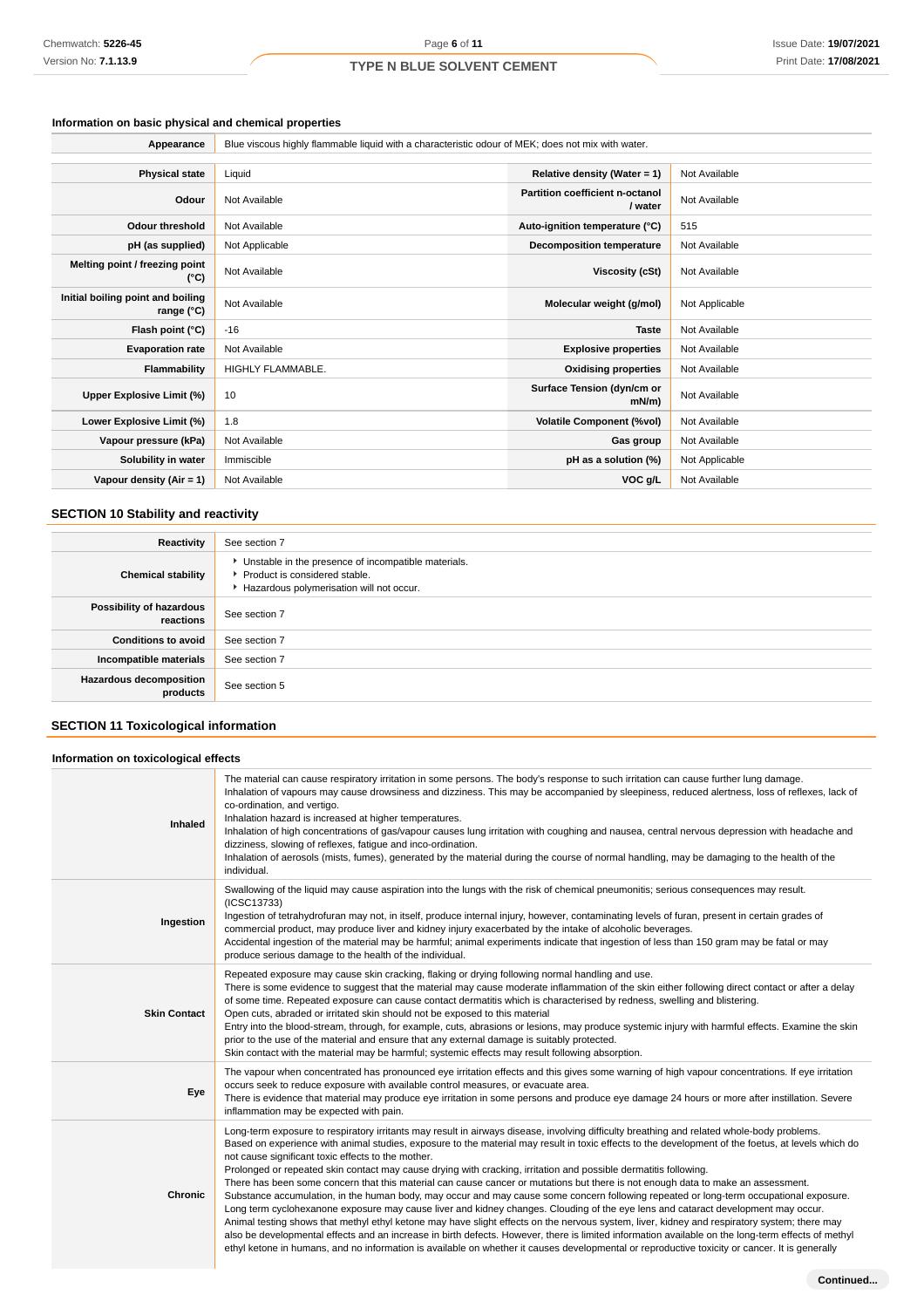|                                                            | considered to have low toxicity, but it is often used in combination with other solvents, and the toxic effects of the mixture may be greater than<br>with either solvent alone. Combinations of n-hexane or methyl n-butyl ketone with methyl ethyl ketone may increase the rate of peripheral<br>neuropathy, a progressive disorder of the nerves of the extremities.<br>Repeated exposure to tetrahydrofuran (THF) and related compounds has been associated with liver inflammation and fatty degeneration of the<br>liver. Animal testing suggests that this group of compounds can cause liver damage, irritation of the skin and airway, metabolic imbalance,<br>gynaecological disturbance, damage to the adrenal glands and may increase the rate of cancer.<br>Cyclic ethers can cause cancers, especially of the liver.<br>Chronic solvent inhalation exposures may result in nervous system impairment and liver and blood changes. [PATTYS] |                                                                                                                                        |                                                                                                                                                  |  |
|------------------------------------------------------------|----------------------------------------------------------------------------------------------------------------------------------------------------------------------------------------------------------------------------------------------------------------------------------------------------------------------------------------------------------------------------------------------------------------------------------------------------------------------------------------------------------------------------------------------------------------------------------------------------------------------------------------------------------------------------------------------------------------------------------------------------------------------------------------------------------------------------------------------------------------------------------------------------------------------------------------------------------|----------------------------------------------------------------------------------------------------------------------------------------|--------------------------------------------------------------------------------------------------------------------------------------------------|--|
| TYPE N BLUE SOLVENT                                        | <b>TOXICITY</b>                                                                                                                                                                                                                                                                                                                                                                                                                                                                                                                                                                                                                                                                                                                                                                                                                                                                                                                                          | <b>IRRITATION</b>                                                                                                                      |                                                                                                                                                  |  |
| <b>CEMENT</b>                                              | Not Available                                                                                                                                                                                                                                                                                                                                                                                                                                                                                                                                                                                                                                                                                                                                                                                                                                                                                                                                            | Not Available                                                                                                                          |                                                                                                                                                  |  |
|                                                            | <b>TOXICITY</b>                                                                                                                                                                                                                                                                                                                                                                                                                                                                                                                                                                                                                                                                                                                                                                                                                                                                                                                                          | <b>IRRITATION</b>                                                                                                                      |                                                                                                                                                  |  |
|                                                            | Dermal (rabbit) LD50: ~6400-8000 mg/kg <sup>[2]</sup>                                                                                                                                                                                                                                                                                                                                                                                                                                                                                                                                                                                                                                                                                                                                                                                                                                                                                                    | Eye (human): 350 ppm -irritant                                                                                                         |                                                                                                                                                  |  |
| methyl ethyl ketone                                        | Inhalation(Mouse) LC50; 32 mg/L4h <sup>[2]</sup>                                                                                                                                                                                                                                                                                                                                                                                                                                                                                                                                                                                                                                                                                                                                                                                                                                                                                                         | Eye (rabbit): 80 mg - irritant                                                                                                         |                                                                                                                                                  |  |
|                                                            | Oral(Rat) LD50; 2054 mg/kg[1]                                                                                                                                                                                                                                                                                                                                                                                                                                                                                                                                                                                                                                                                                                                                                                                                                                                                                                                            | Skin (rabbit): 402 mg/24 hr - mild                                                                                                     |                                                                                                                                                  |  |
|                                                            |                                                                                                                                                                                                                                                                                                                                                                                                                                                                                                                                                                                                                                                                                                                                                                                                                                                                                                                                                          | Skin (rabbit):13.78mg/24 hr open                                                                                                       |                                                                                                                                                  |  |
|                                                            | <b>TOXICITY</b>                                                                                                                                                                                                                                                                                                                                                                                                                                                                                                                                                                                                                                                                                                                                                                                                                                                                                                                                          | <b>IRRITATION</b>                                                                                                                      |                                                                                                                                                  |  |
|                                                            | Dermal (rabbit) LD50: >794<3160 mg/kg[1]                                                                                                                                                                                                                                                                                                                                                                                                                                                                                                                                                                                                                                                                                                                                                                                                                                                                                                                 | Eye (human): 75 ppm                                                                                                                    |                                                                                                                                                  |  |
| cyclohexanone                                              | Inhalation(Rat) LC50; >6.2 mg/l4h <sup>[2]</sup>                                                                                                                                                                                                                                                                                                                                                                                                                                                                                                                                                                                                                                                                                                                                                                                                                                                                                                         |                                                                                                                                        | Eye (rabbit): 0.25 mg/24h SEVERE                                                                                                                 |  |
|                                                            | Oral(Rat) LD50; ~1.62 mg/kg $^{[2]}$                                                                                                                                                                                                                                                                                                                                                                                                                                                                                                                                                                                                                                                                                                                                                                                                                                                                                                                     | Eye (rabbit): 4.74 mg SEVERE                                                                                                           |                                                                                                                                                  |  |
|                                                            |                                                                                                                                                                                                                                                                                                                                                                                                                                                                                                                                                                                                                                                                                                                                                                                                                                                                                                                                                          | Skin (rabbit): 500 mg(open) mild                                                                                                       |                                                                                                                                                  |  |
|                                                            |                                                                                                                                                                                                                                                                                                                                                                                                                                                                                                                                                                                                                                                                                                                                                                                                                                                                                                                                                          |                                                                                                                                        |                                                                                                                                                  |  |
|                                                            | <b>TOXICITY</b>                                                                                                                                                                                                                                                                                                                                                                                                                                                                                                                                                                                                                                                                                                                                                                                                                                                                                                                                          | <b>IRRITATION</b>                                                                                                                      |                                                                                                                                                  |  |
| tetrahydrofuran                                            | dermal (rat) LD50: >2000 mg/kg <sup>[1]</sup><br>Inhalation(Rat) LC50; 45 mg/l4h <sup>[2]</sup>                                                                                                                                                                                                                                                                                                                                                                                                                                                                                                                                                                                                                                                                                                                                                                                                                                                          |                                                                                                                                        | Eye: adverse effect observed (irritating)[1]                                                                                                     |  |
|                                                            | Skin: no adverse effect observed (not irritating)[1]<br>Oral(Rat) LD50; 1.65 mg/kg <sup>[1]</sup>                                                                                                                                                                                                                                                                                                                                                                                                                                                                                                                                                                                                                                                                                                                                                                                                                                                        |                                                                                                                                        |                                                                                                                                                  |  |
| Legend:                                                    | 1. Value obtained from Europe ECHA Registered Substances - Acute toxicity 2.* Value obtained from manufacturer's SDS. Unless otherwise<br>specified data extracted from RTECS - Register of Toxic Effect of chemical Substances                                                                                                                                                                                                                                                                                                                                                                                                                                                                                                                                                                                                                                                                                                                          |                                                                                                                                        |                                                                                                                                                  |  |
| <b>METHYL ETHYL KETONE</b>                                 | Methyl ethyl ketone is considered to have a low order of toxicity; however, methyl ethyl ketone is often used in combination with other solvents<br>and the mixture may have greater toxicity than either solvent alone. Combinations of n-hexane with methyl ethyl ethone, and also methyl n-butyl<br>ketone with methyl ethyl ketone may result in an increased in peripheral neuropathy, a progressive disorder of the nerves of the extremities.<br>Combinations with chloroform also show an increase in toxicity.                                                                                                                                                                                                                                                                                                                                                                                                                                  |                                                                                                                                        |                                                                                                                                                  |  |
| <b>CYCLOHEXANONE</b>                                       | Cyclohexanone irritates the eye and the skin. Signs of CNS depression and weight loss have been noted at higher doses. Other features of<br>toxicity include mottling of the lungs and degenerative changes in the liver and kidney. It is not considered to cause cancers, but it may reversibly<br>reduce fertility.<br>The substance is classified by IARC as Group 3:<br>NOT classifiable as to its carcinogenicity to humans.<br>Evidence of carcinogenicity may be inadequate or limited in animal testing.                                                                                                                                                                                                                                                                                                                                                                                                                                        |                                                                                                                                        |                                                                                                                                                  |  |
| <b>TETRAHYDROFURAN</b>                                     | The material may cause severe skin irritation after prolonged or repeated exposure and may produce on contact skin redness, swelling, the<br>production of vesicles, scaling and thickening of the skin. Repeated exposures may produce severe ulceration.<br>Oral (human) LDLo: 50 mg/kg* [CCINFO]* Nil reported                                                                                                                                                                                                                                                                                                                                                                                                                                                                                                                                                                                                                                        |                                                                                                                                        |                                                                                                                                                  |  |
| <b>METHYL ETHYL KETONE &amp;</b><br><b>TETRAHYDROFURAN</b> | Asthma-like symptoms may continue for months or even years after exposure to the material ends. This may be due to a non-allergic condition<br>known as reactive airways dysfunction syndrome (RADS) which can occur after exposure to high levels of highly irritating compound. Main<br>criteria for diagnosing RADS include the absence of previous airways disease in a non-atopic individual, with sudden onset of persistent<br>asthma-like symptoms within minutes to hours of a documented exposure to the irritant. Other criteria for diagnosis of RADS include a reversible<br>airflow pattern on lung function tests, moderate to severe bronchial hyperreactivity on methacholine challenge testing, and the lack of minimal<br>lymphocytic inflammation, without eosinophilia.                                                                                                                                                             |                                                                                                                                        |                                                                                                                                                  |  |
| <b>METHYL ETHYL KETONE &amp;</b><br><b>CYCLOHEXANONE</b>   | vesicles, scaling and thickening of the skin.                                                                                                                                                                                                                                                                                                                                                                                                                                                                                                                                                                                                                                                                                                                                                                                                                                                                                                            |                                                                                                                                        | The material may cause skin irritation after prolonged or repeated exposure and may produce on contact skin redness, swelling, the production of |  |
| <b>CYCLOHEXANONE &amp;</b><br><b>TETRAHYDROFURAN</b>       | produce conjunctivitis.                                                                                                                                                                                                                                                                                                                                                                                                                                                                                                                                                                                                                                                                                                                                                                                                                                                                                                                                  | The material may produce severe irritation to the eye causing pronounced inflammation. Repeated or prolonged exposure to irritants may |                                                                                                                                                  |  |
| <b>Acute Toxicity</b>                                      | ×                                                                                                                                                                                                                                                                                                                                                                                                                                                                                                                                                                                                                                                                                                                                                                                                                                                                                                                                                        | Carcinogenicity                                                                                                                        | ✔                                                                                                                                                |  |
| <b>Skin Irritation/Corrosion</b>                           | ×                                                                                                                                                                                                                                                                                                                                                                                                                                                                                                                                                                                                                                                                                                                                                                                                                                                                                                                                                        | <b>Reproductivity</b>                                                                                                                  | ✔                                                                                                                                                |  |
| <b>Serious Eye Damage/Irritation</b>                       | ✔                                                                                                                                                                                                                                                                                                                                                                                                                                                                                                                                                                                                                                                                                                                                                                                                                                                                                                                                                        | <b>STOT - Single Exposure</b>                                                                                                          | ✔                                                                                                                                                |  |
| <b>Respiratory or Skin</b><br>sensitisation                | ×                                                                                                                                                                                                                                                                                                                                                                                                                                                                                                                                                                                                                                                                                                                                                                                                                                                                                                                                                        | <b>STOT - Repeated Exposure</b>                                                                                                        | ×                                                                                                                                                |  |
| <b>Mutagenicity</b>                                        | ×<br>✔<br><b>Aspiration Hazard</b>                                                                                                                                                                                                                                                                                                                                                                                                                                                                                                                                                                                                                                                                                                                                                                                                                                                                                                                       |                                                                                                                                        |                                                                                                                                                  |  |

**Legend:**  $\mathbf{X}$  – Data either not available or does not fill the criteria for classification – Data available to make classification

# **SECTION 12 Ecological information**

**Toxicity**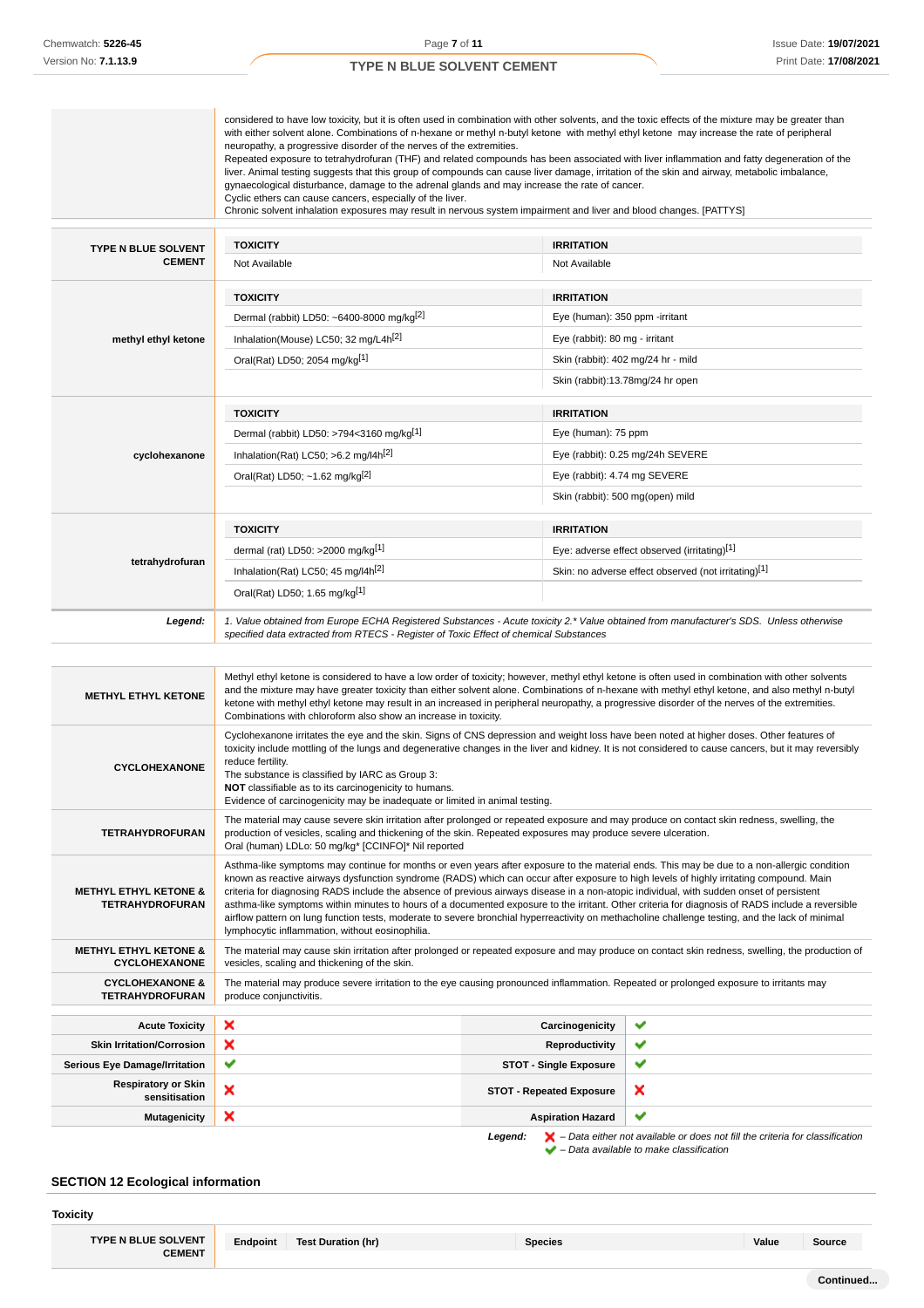|                     | Not<br>Available | Not Available                               | Not Available                 |               | Not<br>Available |
|---------------------|------------------|---------------------------------------------|-------------------------------|---------------|------------------|
|                     | Endpoint         | <b>Test Duration (hr)</b><br><b>Species</b> |                               | Value         | <b>Source</b>    |
|                     | NOEC(ECx)        | 48h                                         | Crustacea                     | 68mg/l        | 2                |
|                     | <b>EC50</b>      | 72h                                         | Algae or other aguatic plants | 1972mg/l      | 2                |
| methyl ethyl ketone | <b>LC50</b>      | 96h                                         | Fish                          | $>324$ mg/L   | 4                |
|                     | EC50             | 48h                                         | Crustacea                     | 308mg/l       | 2                |
|                     | EC50             | 96h                                         | Algae or other aguatic plants | $>500$ mg/l   | 4                |
|                     | Endpoint         | <b>Test Duration (hr)</b>                   | <b>Species</b>                | Value         | Source           |
|                     | EC50             | 72h                                         | Algae or other aquatic plants | 17.7-85.6mg/l | 4                |
| cyclohexanone       | <b>LC50</b>      | 96h                                         | Fish                          | 527-732mg/l   | 2                |
|                     | <b>EC50</b>      | 48h                                         | Crustacea                     | $>100$ mg/l   | 2                |
|                     | EC10(ECx)        | 72h                                         | Algae or other aquatic plants | 0.4-7.93mg/l  | 4                |
|                     | Endpoint         | <b>Test Duration (hr)</b>                   | <b>Species</b>                | Value         | Source           |
| tetrahydrofuran     | <b>LC50</b>      | 96h                                         | Fish                          | 2160mg/l      | 2                |
|                     | NOEC(ECx)        | 24h                                         | Fish                          | $>=5mg/l$     | $\mathbf{1}$     |

**DO NOT** discharge into sewer or waterways.

### **Persistence and degradability**

| Ingredient          | Persistence: Water/Soil     | Persistence: Air               |
|---------------------|-----------------------------|--------------------------------|
| methyl ethyl ketone | LOW (Half-life $= 14$ days) | LOW (Half-life = $26.75$ days) |
| cyclohexanone       | LOW                         | LOW                            |
| tetrahydrofuran     | LOW                         | LOW                            |

### **Bioaccumulative potential**

| Ingredient          | <b>Bioaccumulation</b> |
|---------------------|------------------------|
| methyl ethyl ketone | LOW (LogKOW = $0.29$ ) |
| cyclohexanone       | LOW (BCF = $2.45$ )    |
| tetrahydrofuran     | LOW (LogKOW = $0.46$ ) |

# **Mobility in soil**

| Ingredient          | Mobility               |
|---------------------|------------------------|
| methyl ethyl ketone | $MEDIUM (KOC = 3.827)$ |
| cyclohexanone       | $LOW (KOC = 15.15)$    |
| tetrahydrofuran     | LOW (KOC = $4.881$ )   |

# **SECTION 13 Disposal considerations**

| Waste treatment methods      |                                                                                                                                                                                                                                                                                                                                                                                                                                                                                                                                                                                                                                                                                                                                                                                                                                                                                                                                                                                                                                                                                                                                                                                                                                                                                                                         |
|------------------------------|-------------------------------------------------------------------------------------------------------------------------------------------------------------------------------------------------------------------------------------------------------------------------------------------------------------------------------------------------------------------------------------------------------------------------------------------------------------------------------------------------------------------------------------------------------------------------------------------------------------------------------------------------------------------------------------------------------------------------------------------------------------------------------------------------------------------------------------------------------------------------------------------------------------------------------------------------------------------------------------------------------------------------------------------------------------------------------------------------------------------------------------------------------------------------------------------------------------------------------------------------------------------------------------------------------------------------|
| Product / Packaging disposal | Legislation addressing waste disposal requirements may differ by country, state and/ or territory. Each user must refer to laws operating in their<br>area. In some areas, certain wastes must be tracked.<br>A Hierarchy of Controls seems to be common - the user should investigate:<br>▶ Reduction<br>▶ Reuse<br>▶ Recycling<br>▶ Disposal (if all else fails)<br>This material may be recycled if unused, or if it has not been contaminated so as to make it unsuitable for its intended use.<br>DO NOT allow wash water from cleaning or process equipment to enter drains.<br>It may be necessary to collect all wash water for treatment before disposal.<br>In all cases disposal to sewer may be subject to local laws and regulations and these should be considered first.<br>• Where in doubt contact the responsible authority.<br>Recycle wherever possible.<br>Consult manufacturer for recycling options or consult local or regional waste management authority for disposal if no suitable treatment or<br>disposal facility can be identified.<br>Dispose of by: burial in a land-fill specifically licensed to accept chemical and / or pharmaceutical wastes or Incineration in a licensed<br>apparatus (after admixture with suitable combustible material).<br>Decontaminate empty containers. |

# **SECTION 14 Transport information**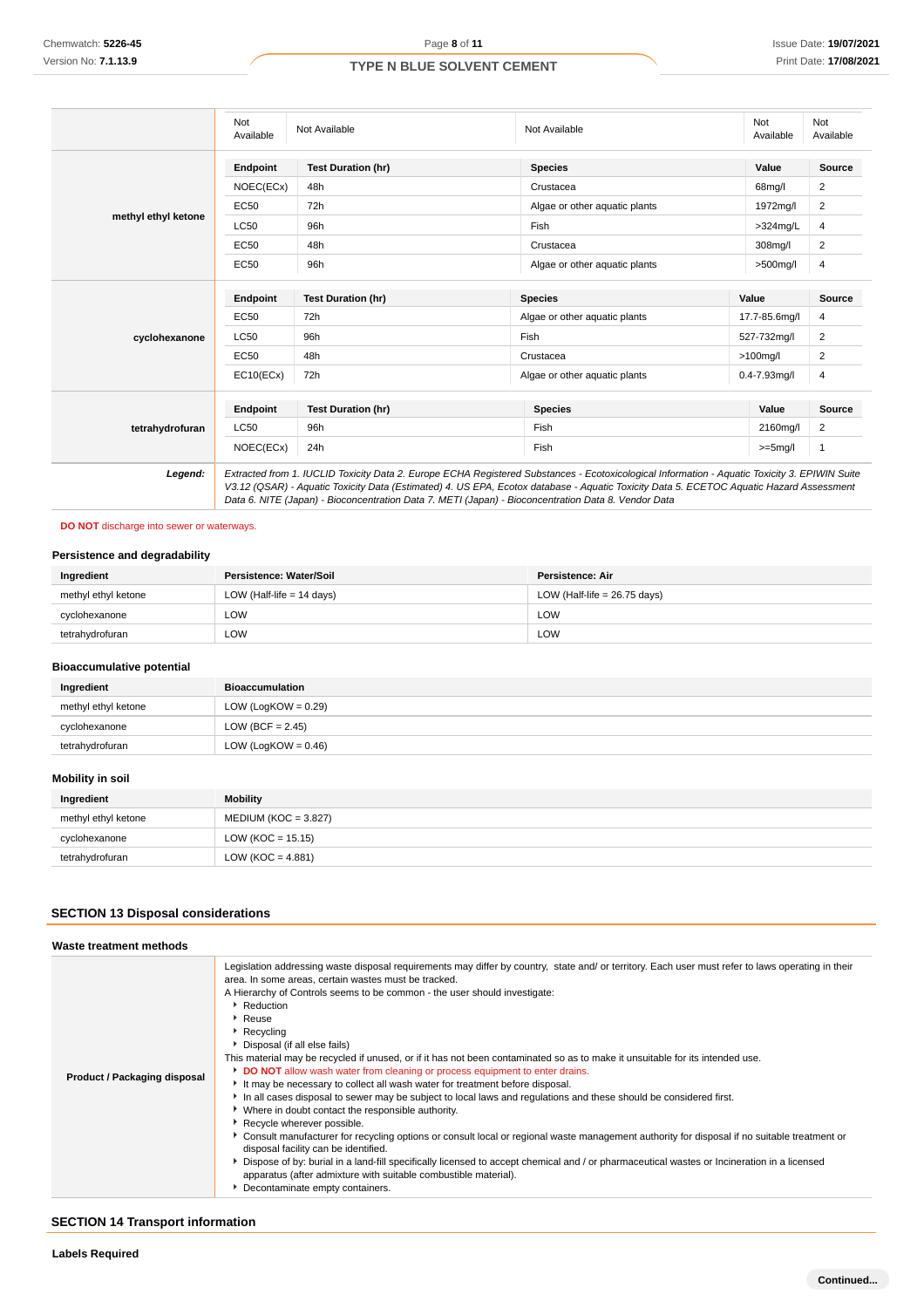| <b>Marine Pollutant</b> | NO |
|-------------------------|----|
| HAZCHEM 3YE             |    |
|                         |    |

# **Land transport (ADG)**

| <b>UN number</b>             | 1133                                                           |  |  |
|------------------------------|----------------------------------------------------------------|--|--|
| UN proper shipping name      | ADHESIVES containing flammable liquid                          |  |  |
| Transport hazard class(es)   | Class<br>3<br>Subrisk<br>Not Applicable                        |  |  |
| Packing group                | Ш                                                              |  |  |
| <b>Environmental hazard</b>  | Not Applicable                                                 |  |  |
| Special precautions for user | Special provisions<br>Not Applicable<br>5L<br>Limited quantity |  |  |

# **Air transport (ICAO-IATA / DGR)**

| UN number                    | 1133                                                                                                                                                                                                                                                                                        |                                       |                                                                     |  |
|------------------------------|---------------------------------------------------------------------------------------------------------------------------------------------------------------------------------------------------------------------------------------------------------------------------------------------|---------------------------------------|---------------------------------------------------------------------|--|
| UN proper shipping name      |                                                                                                                                                                                                                                                                                             | Adhesives containing flammable liquid |                                                                     |  |
| Transport hazard class(es)   | <b>ICAO/IATA Class</b><br>ICAO / IATA Subrisk<br><b>ERG Code</b>                                                                                                                                                                                                                            | 3<br>Not Applicable<br>3L             |                                                                     |  |
| Packing group                | Ш                                                                                                                                                                                                                                                                                           |                                       |                                                                     |  |
| <b>Environmental hazard</b>  | Not Applicable                                                                                                                                                                                                                                                                              |                                       |                                                                     |  |
| Special precautions for user | Special provisions<br>Cargo Only Packing Instructions<br>Cargo Only Maximum Qty / Pack<br>Passenger and Cargo Packing Instructions<br>Passenger and Cargo Maximum Qty / Pack<br>Passenger and Cargo Limited Quantity Packing Instructions<br>Passenger and Cargo Limited Maximum Qty / Pack |                                       | A <sub>3</sub><br>364<br>60L<br>353<br>5L<br>Y341<br>1 <sub>L</sub> |  |

### **Sea transport (IMDG-Code / GGVSee)**

| <b>UN number</b>             | 1133                                                                 |                                     |  |  |
|------------------------------|----------------------------------------------------------------------|-------------------------------------|--|--|
| UN proper shipping name      | ADHESIVES containing flammable liquid                                |                                     |  |  |
| Transport hazard class(es)   | <b>IMDG Class</b><br><b>IMDG Subrisk</b>                             | 3<br>Not Applicable                 |  |  |
| Packing group                | Ш                                                                    |                                     |  |  |
| <b>Environmental hazard</b>  | Not Applicable                                                       |                                     |  |  |
| Special precautions for user | <b>EMS Number</b><br>Special provisions<br><b>Limited Quantities</b> | $F-E$ , S-D<br>Not Applicable<br>5L |  |  |

**Transport in bulk according to Annex II of MARPOL and the IBC code** Not Applicable

# **Transport in bulk in accordance with MARPOL Annex V and the IMSBC Code**

| <b>Product name</b> | Group         |
|---------------------|---------------|
| methyl ethyl ketone | Not Available |
| cyclohexanone       | Not Available |
| tetrahydrofuran     | Not Available |

# **Transport in bulk in accordance with the ICG Code**

| <b>Product name</b> | <b>Ship Type</b> |  |
|---------------------|------------------|--|
| methyl ethyl ketone | Not Available    |  |
| cyclohexanone       | Not Available    |  |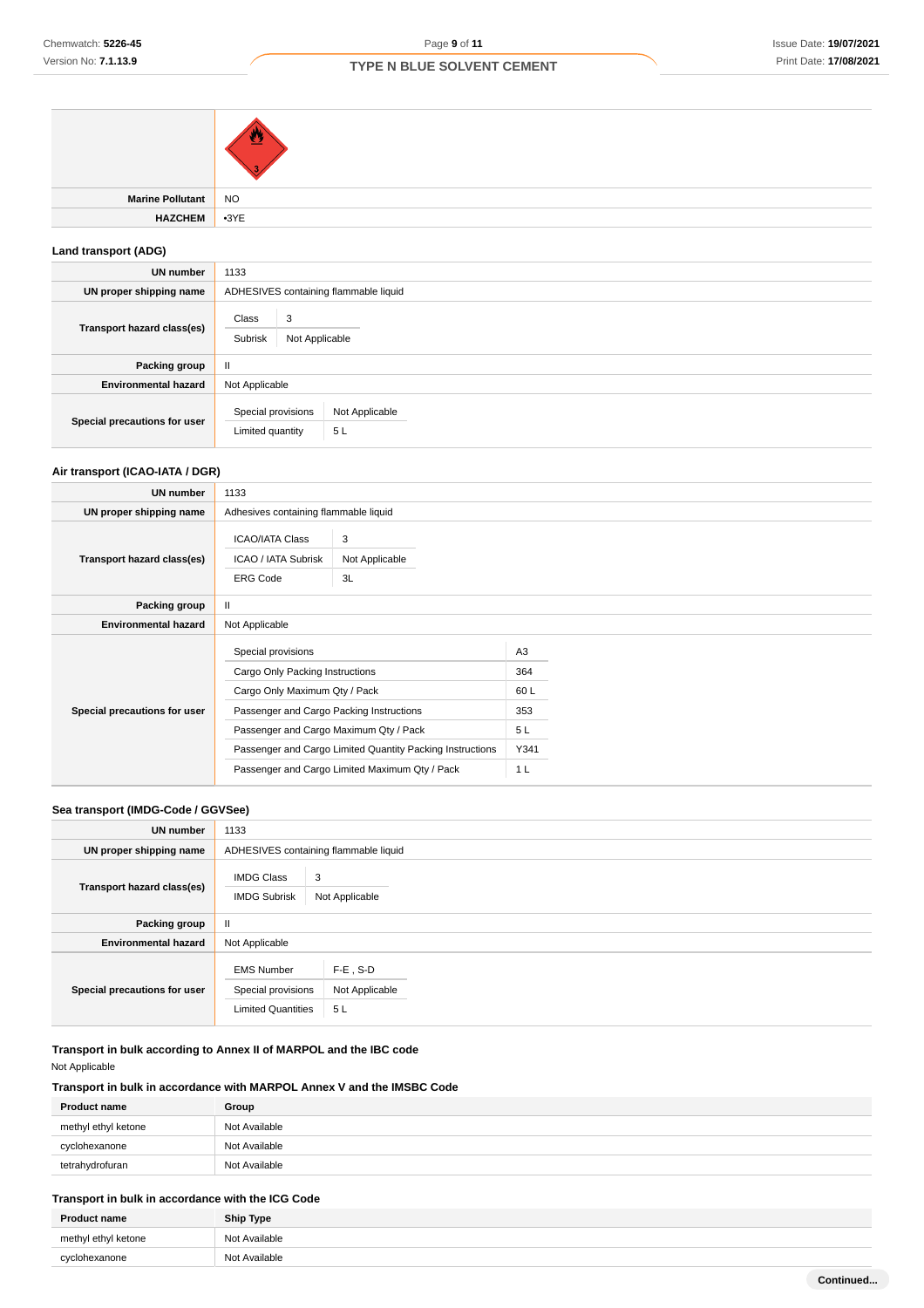| <b>Product name</b>                                                                                                                 | Ship Type                                                                        |                                                                                                                                              |  |  |
|-------------------------------------------------------------------------------------------------------------------------------------|----------------------------------------------------------------------------------|----------------------------------------------------------------------------------------------------------------------------------------------|--|--|
| tetrahydrofuran                                                                                                                     | Not Available                                                                    |                                                                                                                                              |  |  |
| <b>SECTION 15 Regulatory information</b>                                                                                            |                                                                                  |                                                                                                                                              |  |  |
| Safety, health and environmental regulations / legislation specific for the substance or mixture                                    |                                                                                  |                                                                                                                                              |  |  |
|                                                                                                                                     | methyl ethyl ketone is found on the following regulatory lists                   |                                                                                                                                              |  |  |
|                                                                                                                                     | Australia Hazardous Chemical Information System (HCIS) - Hazardous Chemicals     | Australian Inventory of Industrial Chemicals (AIIC)                                                                                          |  |  |
| Schedule 5                                                                                                                          | Australia Standard for the Uniform Scheduling of Medicines and Poisons (SUSMP) - |                                                                                                                                              |  |  |
| cyclohexanone is found on the following regulatory lists                                                                            |                                                                                  |                                                                                                                                              |  |  |
| Australia Hazardous Chemical Information System (HCIS) - Hazardous Chemicals<br>Australian Inventory of Industrial Chemicals (AIIC) |                                                                                  | International Agency for Research on Cancer (IARC) - Agents Classified by the IARC<br>Monographs                                             |  |  |
| tetrahydrofuran is found on the following regulatory lists                                                                          |                                                                                  |                                                                                                                                              |  |  |
| Australia Hazardous Chemical Information System (HCIS) - Hazardous Chemicals<br>Australian Inventory of Industrial Chemicals (AIIC) |                                                                                  | International Agency for Research on Cancer (IARC) - Agents Classified by the IARC<br>Monographs                                             |  |  |
| Chemical Footprint Project - Chemicals of High Concern List                                                                         |                                                                                  | International Agency for Research on Cancer (IARC) - Agents Classified by the IARC<br>Monographs - Group 2B: Possibly carcinogenic to humans |  |  |

### **National Inventory Status**

| <b>National Inventory</b>                          | <b>Status</b>                                                                                                                                                                                     |
|----------------------------------------------------|---------------------------------------------------------------------------------------------------------------------------------------------------------------------------------------------------|
| Australia - AIIC / Australia<br>Non-Industrial Use | Yes                                                                                                                                                                                               |
| Canada - DSL                                       | Yes                                                                                                                                                                                               |
| Canada - NDSL                                      | No (methyl ethyl ketone; cyclohexanone; tetrahydrofuran)                                                                                                                                          |
| China - IECSC                                      | Yes                                                                                                                                                                                               |
| Europe - EINEC / ELINCS / NLP                      | Yes                                                                                                                                                                                               |
| Japan - ENCS                                       | Yes                                                                                                                                                                                               |
| Korea - KECI                                       | Yes                                                                                                                                                                                               |
| New Zealand - NZIoC                                | Yes                                                                                                                                                                                               |
| Philippines - PICCS                                | Yes                                                                                                                                                                                               |
| <b>USA - TSCA</b>                                  | Yes                                                                                                                                                                                               |
| Taiwan - TCSI                                      | Yes                                                                                                                                                                                               |
| Mexico - INSQ                                      | Yes                                                                                                                                                                                               |
| Vietnam - NCI                                      | Yes                                                                                                                                                                                               |
| Russia - FBEPH                                     | Yes                                                                                                                                                                                               |
| Legend:                                            | Yes = All CAS declared ingredients are on the inventory<br>No = One or more of the CAS listed ingredients are not on the inventory. These ingredients may be exempt or will require registration. |

### **SECTION 16 Other information**

| . . |   |
|-----|---|
|     | . |
|     |   |

### **SDS Version Summary**

| Version | Date of Update | <b>Sections Updated</b>                                                        |
|---------|----------------|--------------------------------------------------------------------------------|
| 6.1.1.1 | 01/11/2019     | One-off system update. NOTE: This may or may not change the GHS classification |
| 6.1.2.1 | 26/04/2021     | <b>Regulation Change</b>                                                       |
| 6.1.3.1 | 03/05/2021     | <b>Regulation Change</b>                                                       |
| 6.1.4.1 | 06/05/2021     | <b>Regulation Change</b>                                                       |
| 6.1.5.1 | 10/05/2021     | <b>Regulation Change</b>                                                       |
| 6.1.5.2 | 30/05/2021     | Template Change                                                                |
| 6.1.5.3 | 04/06/2021     | Template Change                                                                |
| 6.1.5.4 | 05/06/2021     | Template Change                                                                |
| 6.1.6.4 | 07/06/2021     | <b>Regulation Change</b>                                                       |
| 6.1.6.5 | 09/06/2021     | Template Change                                                                |
| 6.1.6.6 | 11/06/2021     | Template Change                                                                |
| 6.1.6.7 | 15/06/2021     | Template Change                                                                |
| 6.1.7.7 | 17/06/2021     | <b>Regulation Change</b>                                                       |
| 6.1.8.7 | 21/06/2021     | <b>Regulation Change</b>                                                       |
| 6.1.8.8 | 05/07/2021     | Template Change                                                                |
| 6.1.9.8 | 14/07/2021     | <b>Regulation Change</b>                                                       |
| 7.1.9.8 | 19/07/2021     | <b>Physical Properties</b>                                                     |